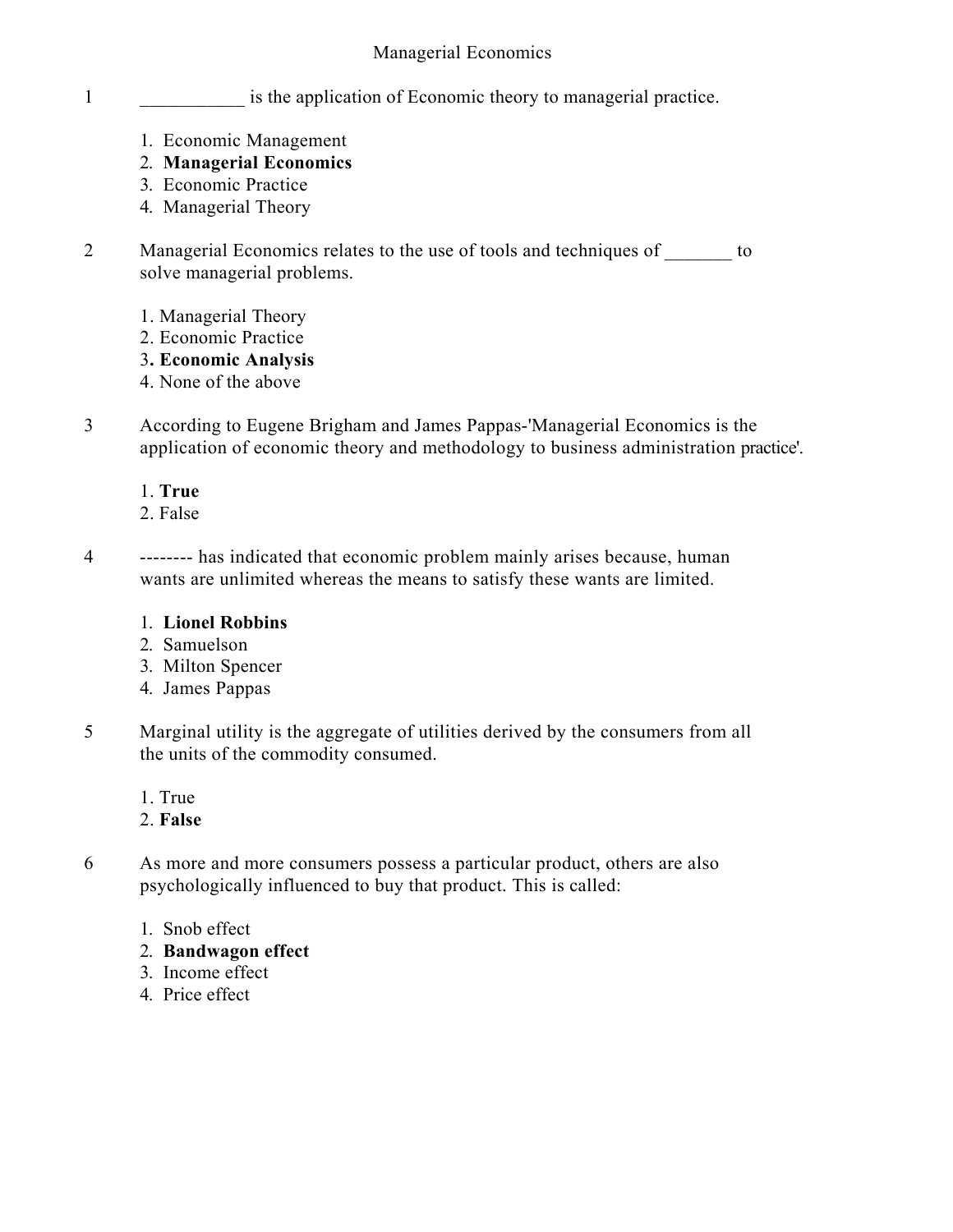7 Other things remaining the same, quantity demanded of a commodity is inversely related to its price.

### 1. **True**

2. False

8 Once it so happened in England that when the price of bread declined the demand for bread also declined. This was termed as:

## 1. **Price-illusions**

- 2. Qualitative changes
- 3. Standard of living
- 4. None of the above
- 9 Price-elasticity of demand is the degree of responsiveness of quantity demanded of particular commodity to the change in the price of:
	- 1. Another commodity
	- 2. **That commodity itself**
	- 3. Both of the above
	- 4. None of the above
- 10 The quantity demanded, generally has a positive relationship with price.
	- 1. True
	- 2**. False**
- 11 The change in income brings about a change in demand for a particular commodity in the same direction, then the income elasticity is said to be:
	- 1. Negative
	- 2. **Positive**
	- 3. Zero
	- 4. None of the above
- 12 Quantitative method of demand forecasting is used for:
	- 1. Short term forecasting
	- 2. **Long term for casting**
	- 3. All of the above
	- 4. None of the above
- 13 The disadvantage of the Delphi technique is that it helps individual panel members in assessing their forecast.
	- 1. True
	- 2. **False**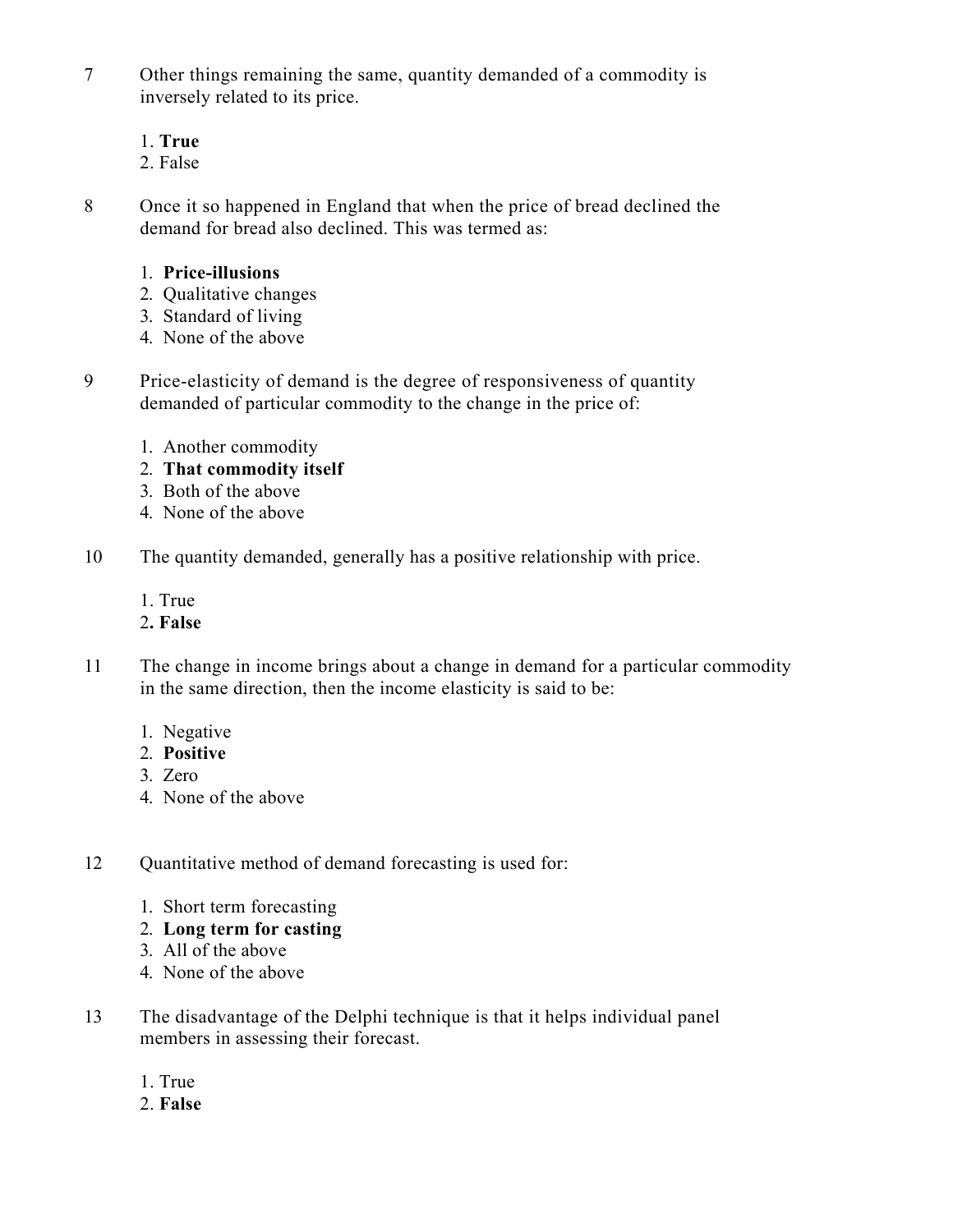- 14 Which of the following is the fluctuation indicated by the time series data?
	- 1. Secular trends
	- 2. Cyclical variations
	- 3. Seasonal variations
	- 4. **All of the above**

15 Distress sale- this comes under which factor that would 'influence supply'?

- 1. Taxation & subsidy
- 2. State of Technology
- 3. Transport facilities
- 4. **Expectations regarding future prices**
- 16 An exception to the law of supply is provided by the supply curve of:
	- 1. Raw material
	- 2. Packing material
	- 3. **Labour**
	- 4. Consumables
- 17 An exception to the law of supply is provided by the supply curve of consumables.
	- 1. True
	- 2**. False**

Cost of raw material is:

#### 18

- 1. Fixed Cost
- 2. **Variable Cost**
- 3. Both of the above
- 4. None of the above
- 19 The long run average cost curve is also called the:
	- 1. Envelope curve
	- 2. Long-term planning curve
	- 3. **Both of the above**
	- 4. None of the above
- 20 Mr. Suresh Ramchandran, an executive employed with Ranbaxy India drives his car himself and hence is not paid by the company for doing the work of a driver. This is:
	- 1. Explicit cost
	- 2. **Implicit cost**
	- 3. Both of the above
	- 4. None of the above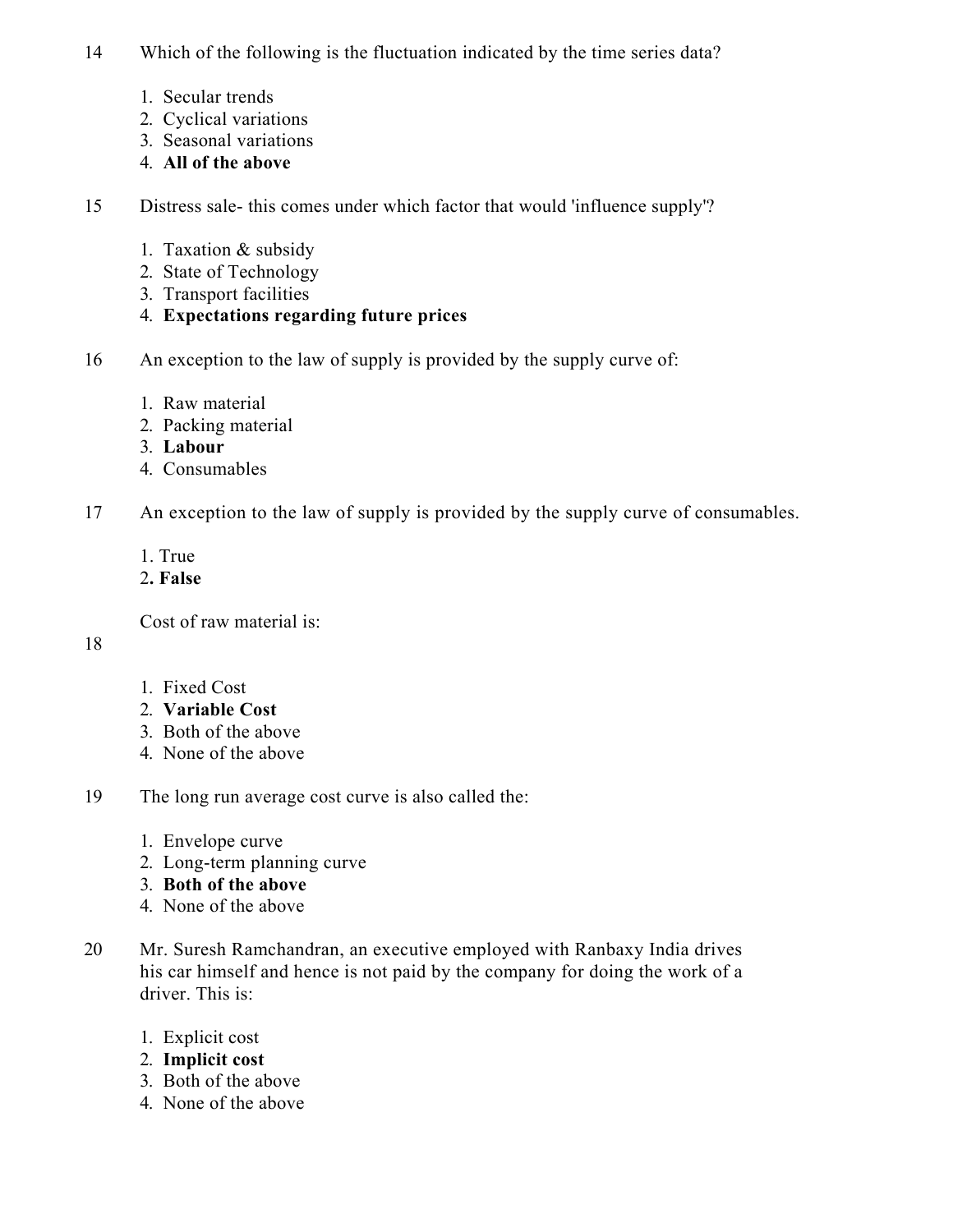- 21 Which of the following phrases comprise the laws of returns.
	- 1. The law of increasing returns
	- 2. The law of constant returns
	- 3. The law of diminishing returns
	- 4. **All of the above**
- 22 Internal economies are classified by:

### 1. **E .A .G Robinson**

- 2. Samuelson
- 3. Marshall
- 4. James Pappas
- 23 Economies of concentration does not arise from the localization of an industry in a particular region.
	- 1. True
	- 2. **False**
- 24 Which of the following are forms of Imperfect competition?
	- 1. Monoploy
	- 2. Duopoly
	- 3. Oligopoly
	- 4. **All of the above**
- 25 Why does the price rise?
	- 1. When supply increases
	- 2. When demand decreases
	- 3. At least one of the above
	- 4. **None of the above**
- 26 Marginal Revenue is the additional revenue from selling the additional unit of output.

#### 1. **True**

- 2. False
- 27 Marginal Revenue is the ratio of change in total revenue to……

## 1. **Change in quantity**

- 2. Quantity
- 3. Change in price
- 4. Price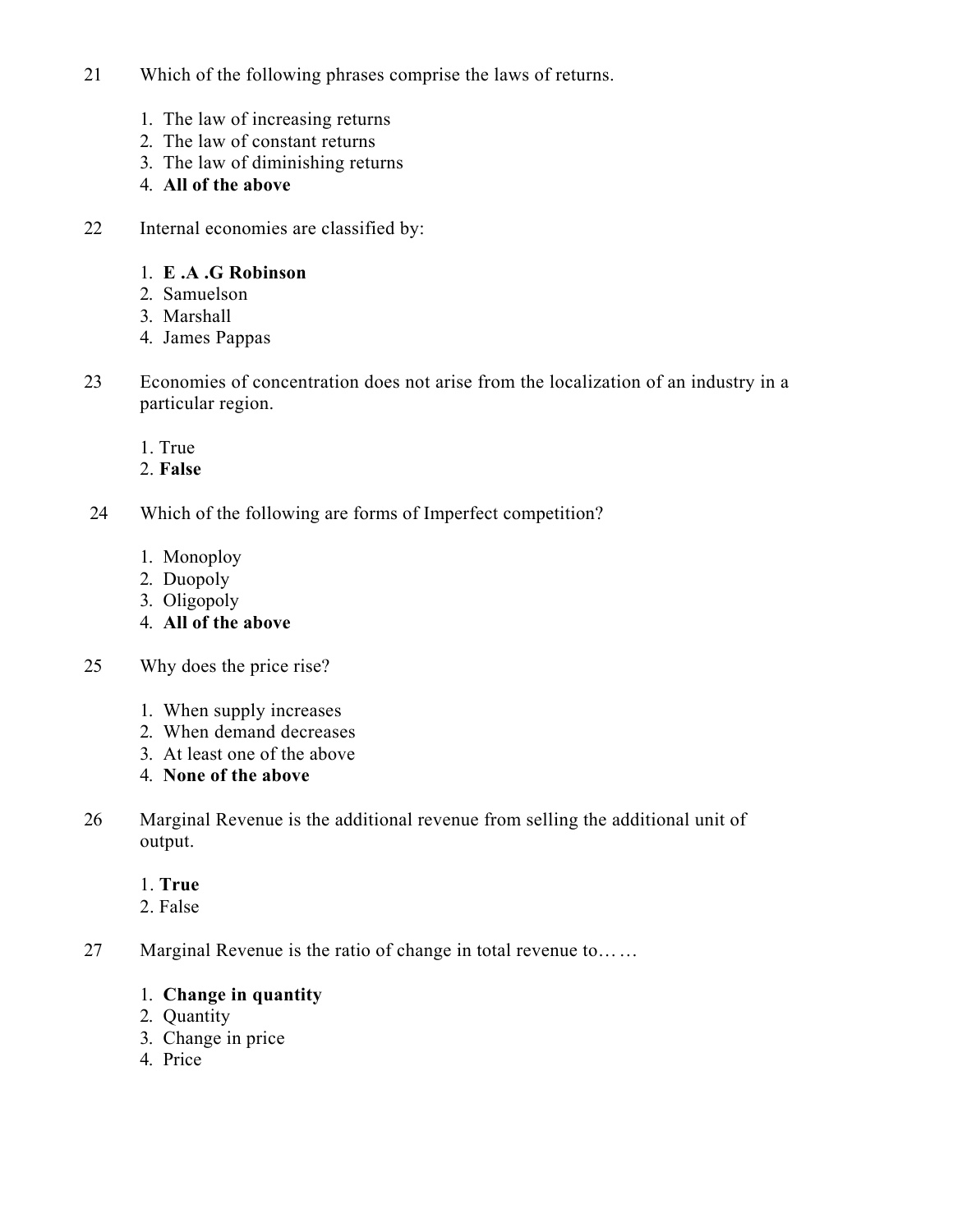28 Perfect competition implies a situation where.

### 1. **Single seller dominating the market**

- 2. Infinite firms producing homogeneous products
- 3. Few firms producing homogeneous products
- 4. None of the above
- 29  $AR = MR$  in case of perfect competition
	- 1. True
	- 2. **False**
- 30 A firm is said to be in a state of equilibrium at a point when it enjoys profit.
	- 1. Average
	- 2. Minimum
	- 3. **Maximum**
	- 4. None of the above

31 Average Revenue- Average Cost = Average Profit  $X \sim$  = Total Profit.

- 1. Units of output produced
- 2. Units of output in stock
- 3. **Units of output sold**
- 4. None of the above
- 32 Under Marginal Revenue- Marginal Cost Method, equality between Marginal Cost and Marginal Revenue is necessary condition for equilibrium of the firm.
	- 1. **True**
	- 2. False
- 33 The sufficient condition for equilibrium of a firm under perfect competition in the short run is:
	- 1. Marginal Revenue > Rising Marginal Cost
	- 2. Marginal Revenue < Rising Marginal Cost
	- 3. **Marginal Revenue = Rising Marginal Cost**
	- 4. Average Revenue > Rising Average Cost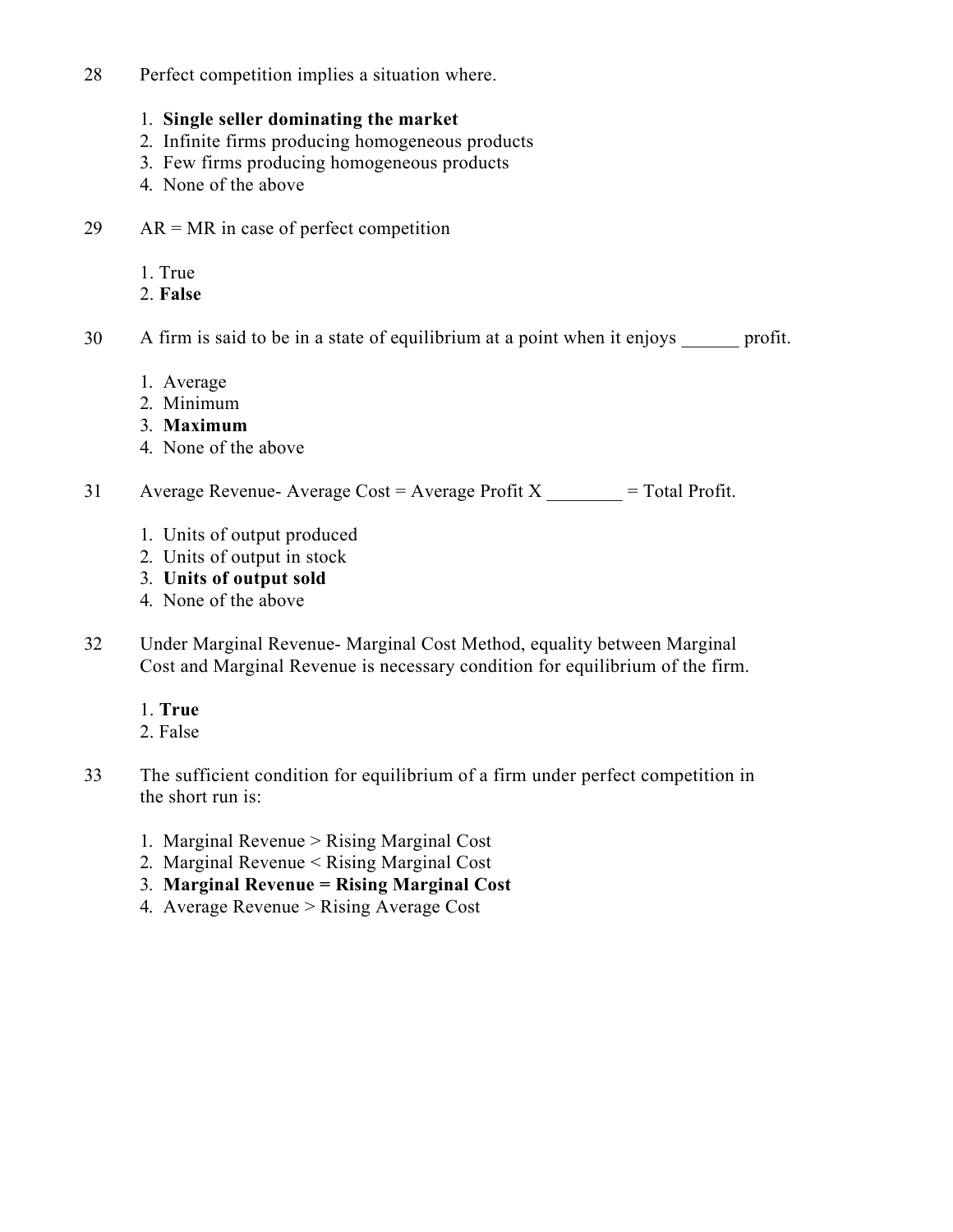34 In a situation where the Marginal Revenue is a horizontal line and Marginal Cost is falling below the revenue for an additional unit of output, the firm will

1. Incur loss

 $\mathcal{L}_\text{max}$ 

- 2. **Yield profit**
- 3. Attain Break-even
- 4. None of the above
- 35 A monopolist cannot be in equilibrium where elasticity of demand is less than one.
	- 1. **True**
	- 2. False

Negative Marginal Revenue results in:

#### 36

- 1. Profit maximized
- 2. Profit not maximized
- 3. **Sales not maximized**
- 4. None of the above
- 37 Full cost pricing method is also known as:
	- 1. Full Cost plus pricing
	- 2. **Cost plus pricing**
	- 3. Total Cost plus pricing
	- 4. All of the above
- 38 Marginal cost pricing method leads to:
	- 1. stable prices in the market
	- 2. **frequent price changes**
	- 3. moderate fluctuations
	- 4. None of the above
- 39 The nature of demand of the product, the availability of substitutes and the degree of competition have to be studied before the pricing of the exports.

# 1. **True**

2. False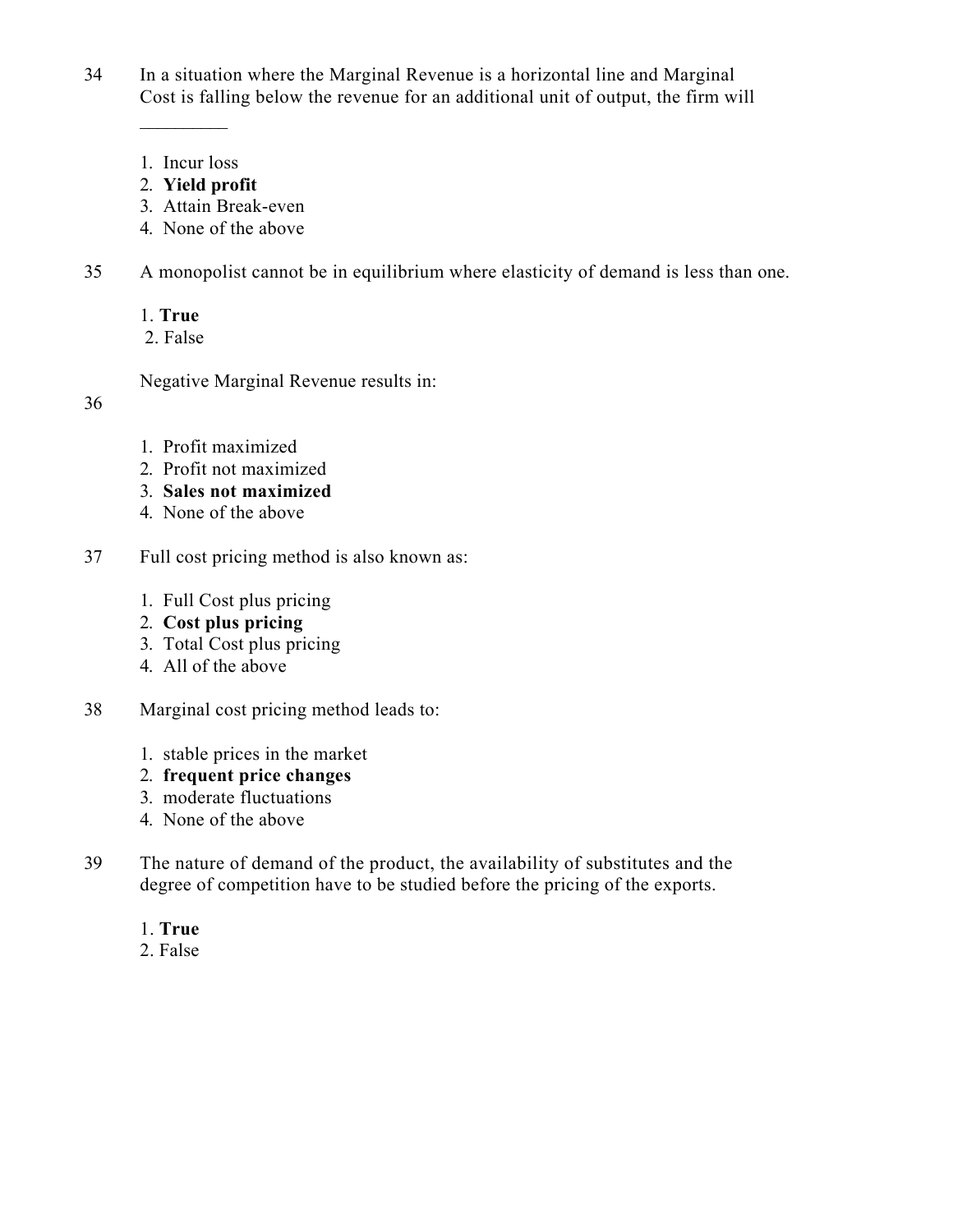40 Profit is the reward, which goes to organization as a factor of production for its participation in the process of:

#### 1. **production**

- 2. administration
- 3. distribution
- 4. None of the above

41 Net Profit is arrived at by reducing \_\_\_\_\_\_\_\_\_ from revenue.

- 1. explicit costs
- 2. implicit costs
- 3. Both of the above
- 4. **None of the above**
- 42 Profit may arise on account of
	- 1. **monopoly element**
	- 2. windfalls
	- 3. Both of the above
	- 4. None of the above
- 43 Competitive and technical risks are covered under insurable risks.
	- 1. True
	- 2. **False**
- 44 Capital Budgeting is a \_\_\_\_\_\_\_\_ term planning for making and financing proposed capital outlays.

#### **1. Long**

- 2. Short
- 3. Medium
- 4. None of the above
- 45 On which of the following criteria profitability of project depends:
	- 1. The pay back period method
	- 2. Discounted present value method
	- 3. **Both of the above**
	- 4. None of the above
- 46 Macro-economic variables include:
	- 1. **National Income**
	- 2. Individual Income
	- 3. Both of the above
	- 4. None of the above